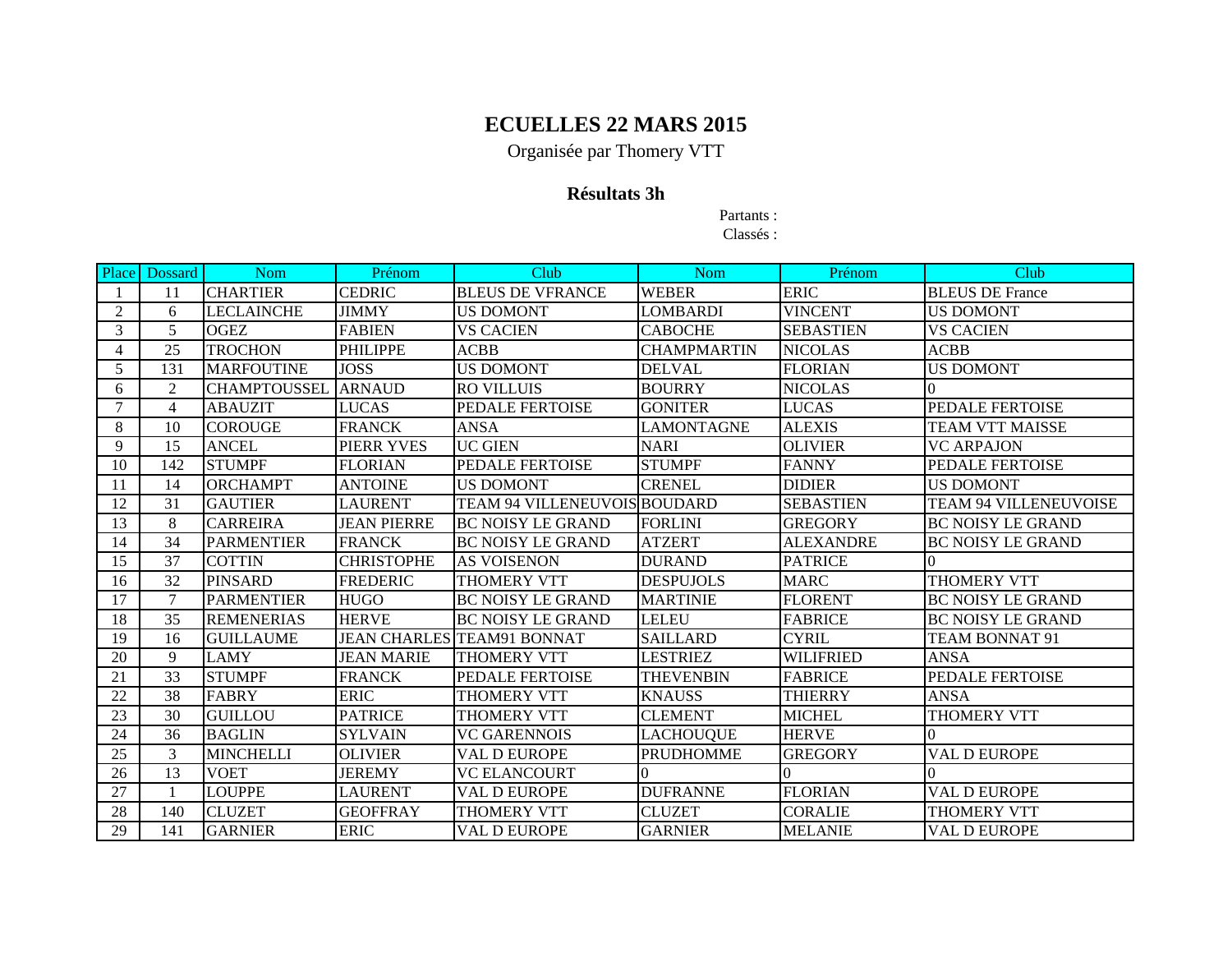Organisée par Thomery VTT

### **Résultats JEUNES**

Partants :

| Place | Dossard I | Nom.              | Prénom         | Club                 | Nom.              | Prénom          | Club                 |
|-------|-----------|-------------------|----------------|----------------------|-------------------|-----------------|----------------------|
|       | 52        | LATOUR            | <b>THOMAS</b>  | <b>IESC MEAUX</b>    | LEVEOUE           | <b>GREGOIRE</b> | <b>IESC MEAUX</b>    |
|       |           | <b>IDESPUJOLS</b> | <b>IDAMIEN</b> | ITHOMERY VTT         | <b>ICORMERAIE</b> | <b>RTOM</b>     | <b>ITHOMERY VTT</b>  |
|       |           | <b>ISILVERIO</b>  | IANTHONY       | <b>IVAL D EUROPE</b> | <b>BAKRY</b>      | <b>FLORIAN</b>  | <b>IVAL D EUROPE</b> |
|       | 56        | <b>IGILLIERS</b>  | IANTOINE       | ITHOMERY VTT         | <b>IGONZA</b>     | <b>CLEMENT</b>  | <b>ITHOMERY VTT</b>  |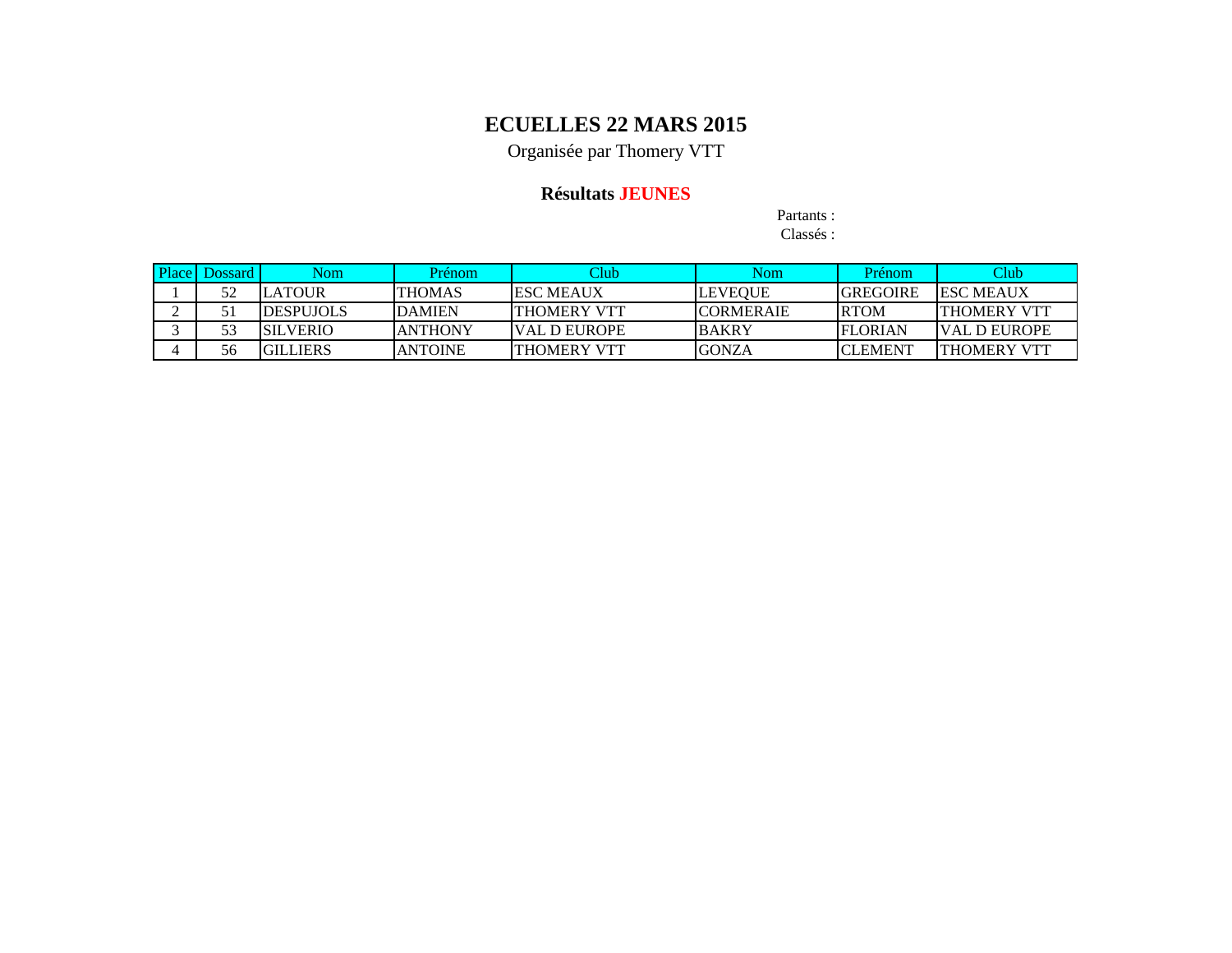Organisée par Thomery VTT

### **Résultats JUNIORS**

Partants : Classés :

| <b>Plac</b> | <b>0000+</b><br>л<br><b>ANGLE</b> | Nom                         | Prenom      | Club                | Nom                    | renom               | Aub                 |
|-------------|-----------------------------------|-----------------------------|-------------|---------------------|------------------------|---------------------|---------------------|
|             | $\sim$<br>1 J 1                   | UTINE<br>₹OU<br>MARF<br>' M | <b>JOSS</b> | <b>JOMONT</b><br>ັບ | T<br><b>DEL</b><br>VAL | <b>LORIAN</b><br>EI | DOMONT<br><b>US</b> |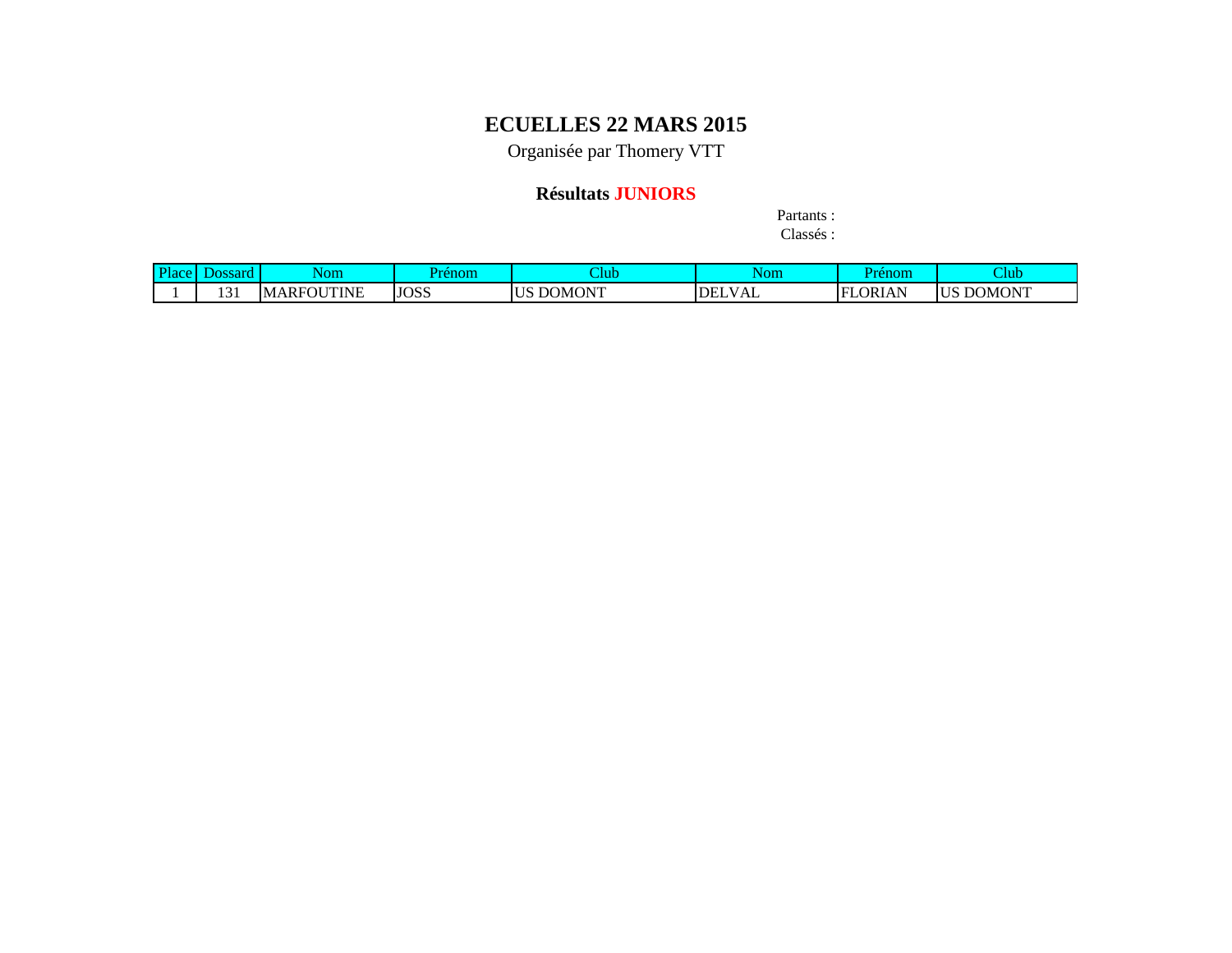Organisée par Thomery VTT

### **Résultats SENIORS**

Partants :

| Place        | Dossard | <b>Nom</b>          | Prénom              | Club                     | <b>Nom</b>         | Prénom           | Club                     |
|--------------|---------|---------------------|---------------------|--------------------------|--------------------|------------------|--------------------------|
|              | 11      | <b>CHARTIER</b>     | <b>CEDRIC</b>       | <b>BLEUS DE VFRANCE</b>  | <b>WEBER</b>       | <b>ERIC</b>      | <b>BLEUS DE France</b>   |
| 2            | 6       | <b>LECLAINCHE</b>   | <b>JIMMY</b>        | <b>US DOMONT</b>         | <b>LOMBARDI</b>    | <b>VINCENT</b>   | <b>US DOMONT</b>         |
|              | 5       | <b>OGEZ</b>         | <b>FABIEN</b>       | <b>VS CACIEN</b>         | <b>CABOCHE</b>     | <b>SEBASTIEN</b> | <b>VS CACIEN</b>         |
|              | 25      | <b>TROCHON</b>      | <b>PHILIPPE</b>     | <b>ACBB</b>              | <b>CHAMPMARTIN</b> | <b>NICOLAS</b>   | <b>ACBB</b>              |
|              | 2       | <b>CHAMPTOUSSEL</b> | <b>ARNAUD</b>       | <b>RO VILLUIS</b>        | <b>BOURRY</b>      | <b>NICOLAS</b>   |                          |
| <sub>n</sub> | 4       | <b>ABAUZIT</b>      | <b>LUCAS</b>        | PEDALE FERTOISE          | <b>GONITER</b>     | <b>LUCAS</b>     | <b>PEDALE FERTOISE</b>   |
|              | 10      | <b>ICOROUGE</b>     | <b>FRANCK</b>       | <b>ANSA</b>              | <b>LAMONTAGNE</b>  | <b>ALEXIS</b>    | <b>TEAM VTT MAISSE</b>   |
| 8            | 15      | <b>ANCEL</b>        | PIERR YVES          | <b>UC GIEN</b>           | <b>NARI</b>        | <b>OLIVIER</b>   | <b>VC ARPAJON</b>        |
| 9            | 8       | <b>CARREIRA</b>     | <b>JEAN PIERRE</b>  | <b>BC NOISY LE GRAND</b> | <b>FORLINI</b>     | <b>IGREGORY</b>  | <b>BC NOISY LE GRAND</b> |
| 10           |         | <b>PARMENTIER</b>   | <b>HUGO</b>         | <b>BC NOISY LE GRAND</b> | <b>MARTINIE</b>    | <b>FLORENT</b>   | <b>BC NOISY LE GRAND</b> |
|              | 16      | <b>GUILLAUME</b>    | <b>JEAN CHARLES</b> | <b>TEAM91 BONNAT</b>     | <b>SAILLARD</b>    | <b>CYRIL</b>     | <b>TEAM BONNAT 91</b>    |
| 12           | 9       | <b>LAMY</b>         | <b>JEAN MARIE</b>   | <b>THOMERY VTT</b>       | <b>LESTRIEZ</b>    | <b>WILIFRIED</b> | <b>ANSA</b>              |
| 13           | 3       | <b>MINCHELLI</b>    | <b>OLIVIER</b>      | <b>VAL D EUROPE</b>      | <b>PRUDHOMME</b>   | <b>GREGORY</b>   | <b>VAL D EUROPE</b>      |
| 14           | 13      | <b>VOET</b>         | <b>JEREMY</b>       | <b>VC ELANCOURT</b>      |                    |                  |                          |
| 15           |         | <b>LOUPPE</b>       | <b>LAURENT</b>      | <b>VAL D EUROPE</b>      | <b>DUFRANNE</b>    | <b>FLORIAN</b>   | <b>VAL D EUROPE</b>      |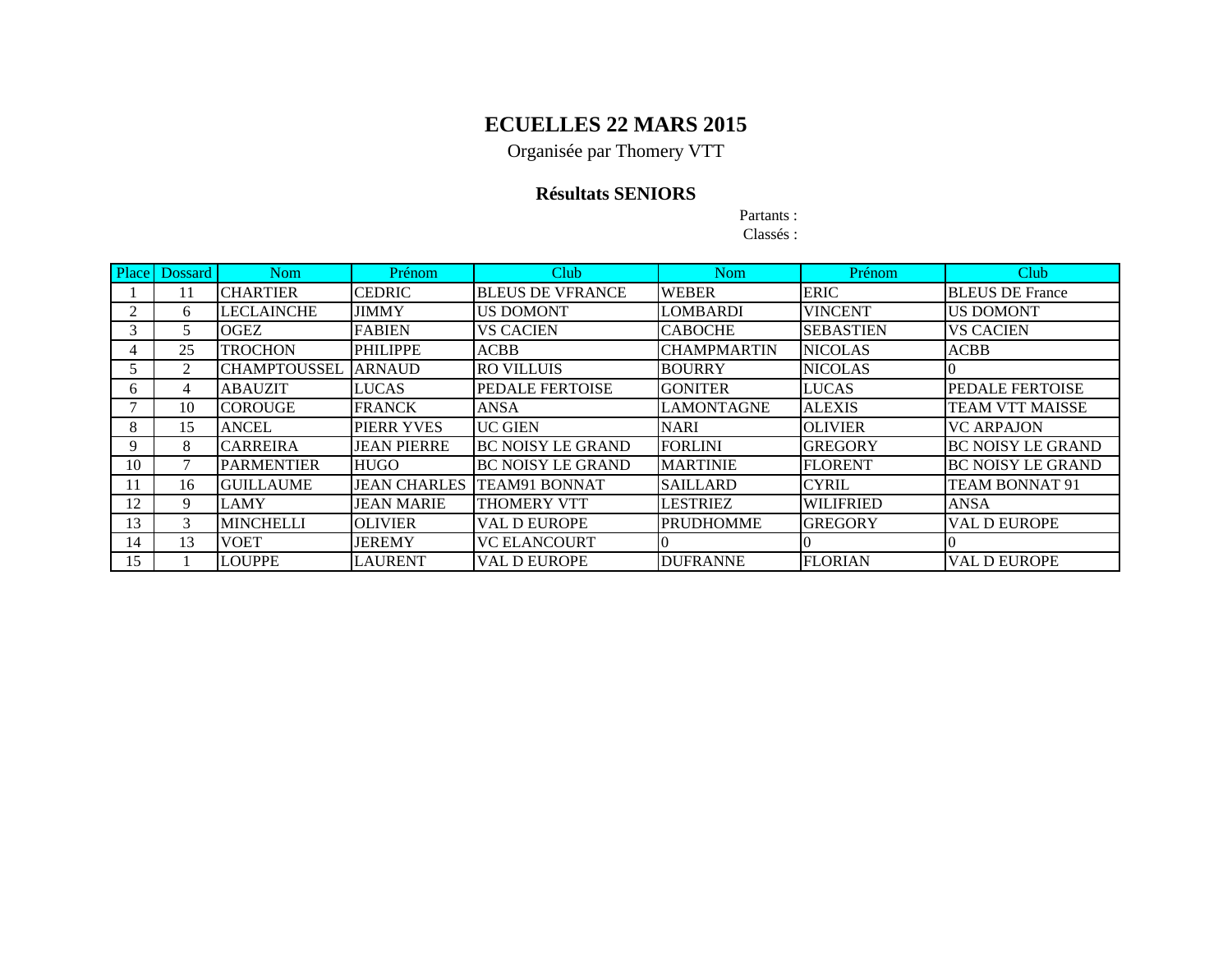Organisée par Thomery VTT

### **Résultats VETERANS**

Partants :

| <b>Place</b> | Dossard | <b>Nom</b>        | Prénom            | Club                          | <b>Nom</b>       | Prénom           | Club                         |
|--------------|---------|-------------------|-------------------|-------------------------------|------------------|------------------|------------------------------|
|              | 31      | <b>GAUTIER</b>    | LAURENT           | TEAM 94 VILLENEUVOISE BOUDARD |                  | <b>SEBASTIEN</b> | <b>TEAM 94 VILLENEUVOISE</b> |
|              | 34      | <b>PARMENTIER</b> | <b>FRANCK</b>     | <b>BC NOISY LE GRAND</b>      | <b>ATZERT</b>    |                  | ALEXANDRE BC NOISY LE GRAND  |
|              | 37      | <b>COTTIN</b>     | <b>CHRISTOPHE</b> | IAS VOISENON                  | <b>DURAND</b>    | <b>PATRICE</b>   |                              |
|              | 32      | PINSARD           | <b>FREDERIC</b>   | <b>THOMERY VTT</b>            | <b>DESPUJOLS</b> | <b>MARC</b>      | <b>THOMERY VTT</b>           |
|              | 35      | <b>REMENERIAS</b> | <b>HERVE</b>      | <b>BC NOISY LE GRAND</b>      | <b>LELEU</b>     | <b>FABRICE</b>   | <b>BC NOISY LE GRAND</b>     |
|              | 33      | <b>STUMPF</b>     | <b>FRANCK</b>     | <b>PEDALE FERTOISE</b>        | <b>THEVENBIN</b> | <b>FABRICE</b>   | <b>PEDALE FERTOISE</b>       |
|              | 38      | <b>FABRY</b>      | <b>ERIC</b>       | THOMERY VTT                   | <b>KNAUSS</b>    | <b>THIERRY</b>   | <b>ANSA</b>                  |
|              | 30      | IGUILLOU          | <b>PATRICE</b>    | <b>THOMERY VTT</b>            | <b>CLEMENT</b>   | <b>MICHEL</b>    | <b>THOMERY VTT</b>           |
|              | 36      | <b>BAGLIN</b>     | <b>SYLVAIN</b>    | <b>VC GARENNOIS</b>           | LACHOUQUE        | <b>HERVE</b>     | -10                          |